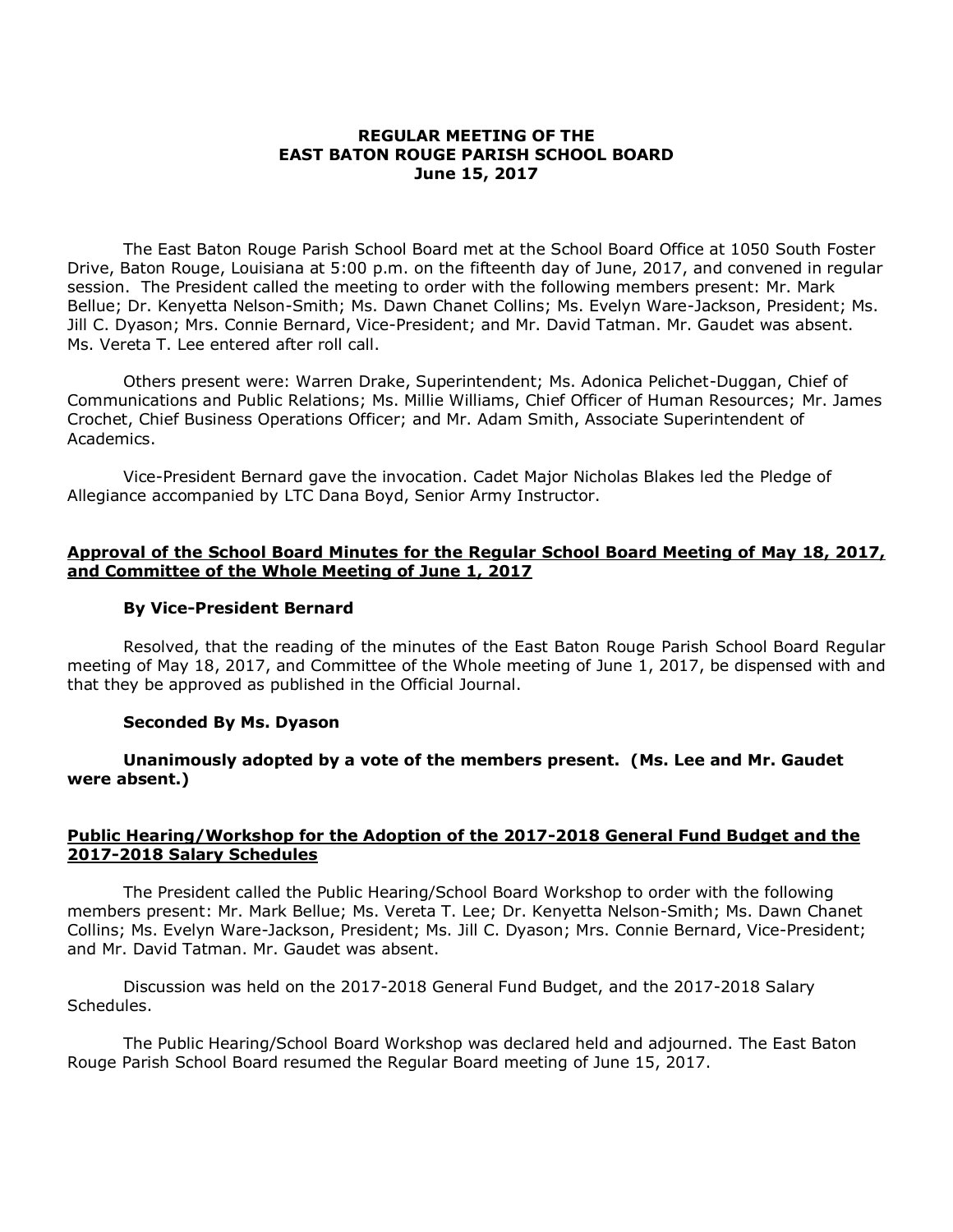# **Approval of the Proposed 2017-2018 General Fund Budget, the Budget Resolution, and the 2017-2018 Salary Schedules**

# **By Ms. Lee**

Resolved, that the East Baton Rouge Parish School Board does hereby approve the Proposed 2017-2018 General Fund Budget, the Budget Resolution, and the 2017-2018 Salary Schedules.

# **Seconded By Vice-President Bernard**

# **Unanimously adopted by a vote of the members present. (Mr. Gaudet was absent.)**

# **Approval of Consent Agenda Items, Excluding Item # 18**

# **By Ms. Dyason**

Resolved, that the East Baton Rouge Parish School Board does hereby approve the Consent Agenda items, excluding item #18.

# **Seconded By Ms. Lee**

# **Unanimously adopted by a vote of the members present. (Mr. Gaudet was absent.)**

# *The following items were approved as part of the Consent Agenda:*

Approval to renew the following contracts between the East Baton Rouge Parish School Board and:

- a) City Year in the amount of \$537,600.00 for the period of July 1, 2017 through June 30, 2018. (Funding Source: Title I)
- b) Manners of the Heart in the amount of \$147,418.00 for the period of July 1, 2017 through June 30, 2018. (Funding Source: General Fund)
- c) Louisiana Resource Center for Educators in the amount of \$30,000.00 for the period of July 1, 2017 through June 30, 2018. (Funding Source: General Fund)
- d) Volunteers in Public Schools (VIPS): a) Partners in Education in the amount of \$47,000.00; b) EveryBody Reads in the amount of \$30,000.00; c) EveryOne Counts in the amount of \$10,000.00. (Funding Source: General Fund) and d) Volunteer Management in the amount of \$25,000.00. (Funding Source: Title I)
- e) Arts Council of Greater Baton Rouge in the amount of \$100,000.00 for the period of July 1, 2017 through June 30, 2018. (Funding Source: General Fund)
- f) Kids' Orchestra in the amount of \$50,000.00 for the period of July 2, 2017 through June 30, 2018. (Funding Source: General Fund)
- g) Douglas Manship, Sr., Theatre Complex Holding, Inc. (Manship Theatre) in the amount of \$80,000.00. (Funding Source: General Fund)
- h) Career Compass in the amount of \$75,000.00 for the period of July 1, 2017 through June 30, 2018. (Funding Source: General Fund)

Approval of the following:

- a) Authorize administration to approve the most cost effective Property and Casualty Insurance Program Policy renewal package for the East Baton Rouge Parish School System for the 2017-2018 fiscal year and to provide for related matters.
- b) Approval of a Resolution authorizing the Board President and Superintendent to execute and sign all documents to reject Uninsured Motorist coverage in connection with the East Baton Rouge Parish School System's automobile liability coverage and its Self-Insured Retention Program for the 2017-2018 fiscal year.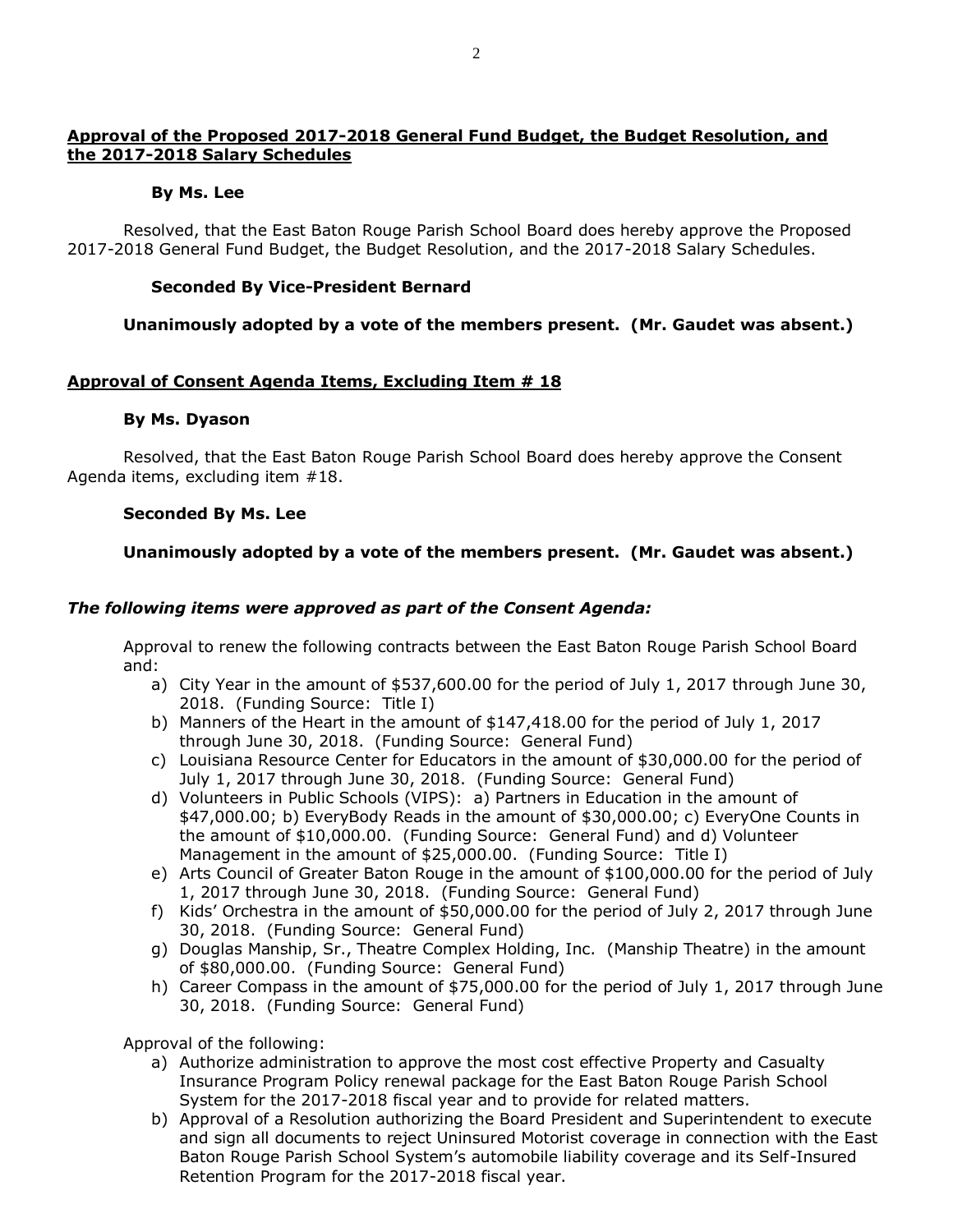Approval of the following budgets:

- a) Proposed 2017-2018 Adult and Continuing Education Local
- b) Revised 2016-2017 and Proposed 2017-2018 Child Nutrition Program
- c) Proposed 2017-2018 EBR Kick-Off Classic
- d) Proposed 2017-2018 High School Summer School
- e) Proposed 2017-2018 I Care Budget Alcohol/Drug Abuse Prevention Program (ADAPP)
- f) Proposed 2017-2018 Middle School Summer School
- g) Revised 2016-2017 and Proposed 2017-2018 Radio Training Program (RTP)
- h) Proposed 2017-2018 Proposition 2 Tax Plan
- i) Proposed 2017-2018 Proposition 3 Tax Plan
- j) Proposed 2017-2018 Career & Technical Education Program #998 (Education/Basic Grant for States)
- k) Proposed 2017-2018 IDEA
- l) Proposed 2017-2018 IDEA Pre-Schools 619
- m) Proposed 2017-2018 Pre-K Budgets
	- i. Cecil J. Picard LA4/TANF
	- ii. Cecil J. Picard LA4 (State)
	- iii. Early Childhood Community Network Lead Agency (Federal)
	- iv. Early Childhood Community Network Lead Agency (IDEA)
	- v. Early Childhood Community Network Lead Agency (State)
	- vi. Early Childhood Program 8g
	- vii. Pre-K Expansion Improvement
	- viii. Pre-K Expansion Improvement Seats
- n) Proposed 2017-2018 Every Student Succeeds Act (ESSA) Consolidated Budgets:
	- i. Title I Improving Basic Programs
	- ii. Title II, Part A
	- iii. Title III, Part A
	- iv. Title III Immigrant
	- v. Title IV, Part A

Approval of the Actual December 2016 Semi-Annual Financial Tax Plan and Revised 2016-2017 Tax Plan Budgets for Propositions 1, 2, and 3.

Approval of the DOW Chemical Company Foundation Summer Internship grant in the amount of \$7,200.00 to provide paid summer internships for two (2) Scotlandville Magnet High School students.

Approval of a Memorandum of Understanding (MOU) between the East Baton Rouge Parish School Board and the National Math and Science Initiative (NMSI) for college readiness programs at Tara, Scotlandville, and Lee High Schools, and authorizes the Superintendent to execute the final MOU.

Approval of an agreement between the East Baton Rouge Parish School Board and Zearn in the amount of \$18,000.00 for a one-year pilot program related to an online math platform. (Funding Source: Curriculum)

Approval to renew an agreement between the East Baton Rouge Parish School Board and School for a New Millenium, Inc., A/K/A Children's Charter School Inc., to lease space at the former Nicholson Elementary School site for the period of July 1, 2017 through June 30, 2020.

Authorization for staff to increase the overall budget of the Glen Oaks High School Temporary Campus project.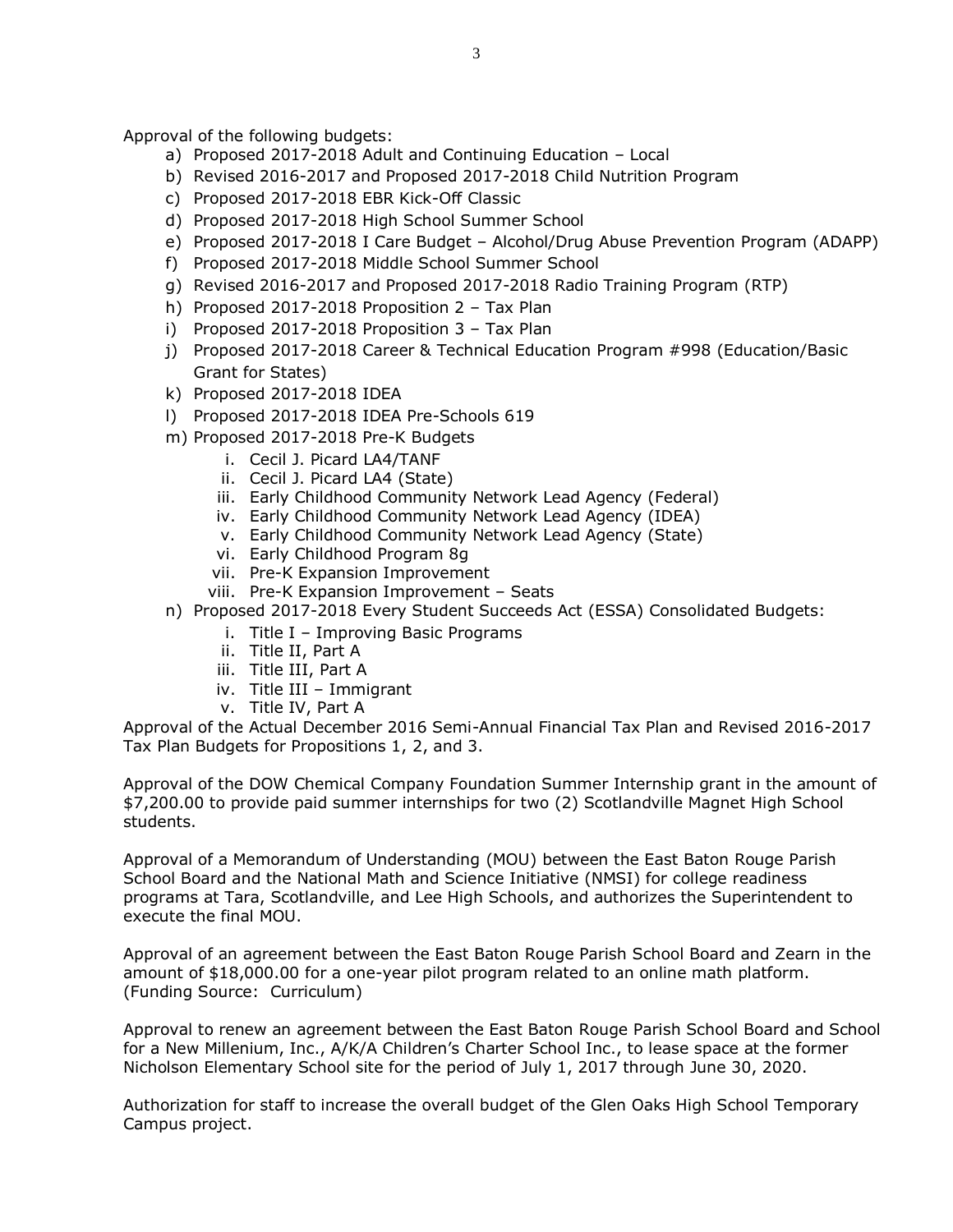Authorization for the Superintendent to renew a contract between the East Baton Rouge Parish School Board and the Board of Supervisors of Louisiana State University and Agricultural and Mechanical College ("LSU") in one-year increments not to exceed five (5) years for professional development at Mayfair Laboratory School.

Authorization for the Superintendent to execute a Memorandum of Understanding (MOU) with Northwestern State University as it relates to educational technology leadership.

Approval of the East Baton Rouge Parish School Board meeting schedule for 2017-2018.

Authorization to pursue legal action against Alternative Turf Planner, LLC, for damages to the Scotlandville Magnet High School parking lot.

# **END OF CONSENT AGENDA ITEMS**

### **Cooperative Agreement with Capital Area Human Services District Baton Rouge Mental Health Center/Children's Behavioral Health Services**

### **By Mr. Tatman**

Resolved, that the East Baton Rouge Parish School Board does hereby approve a Cooperative Agreement between the East Baton Rouge Parish School Board and Capital Area Human Services District Baton Rouge Mental Health Center/Children's Behavioral Health Services for the period of July 1, 2017 through June 30, 2018 to provide CAHSD social workers at 22 schools. (Funding Source: No Cost to the District)

# **Seconded By Vice-President Bernard**

### **The vote on the motion was as follows:**

**Yeas: (7) Mr. Bellue, Ms. Lee, Dr. Nelson-Smith, Ms. Collins, President Ware-Jackson, Vice-President Bernard, and Mr. Tatman** 

**Nays: (0)**

- **Abstained: (1) Ms. Dyason**
- **Absent: (1) Mr. Gaudet**

**The motion was declared adopted.**

# **Lease Agreement with Angela Patton ("Lessor") for KBRH Tower Site**

### **By Mr. Tatman**

Resolved, that the East Baton Rouge Parish School Board does hereby approve a new lease agreement between the East Baton Rouge Parish School Board and Angela Patton ("Lessor") for the KBRH tower site, beginning on January 1, 2018, and ending on December 31, 2027.

### **Seconded By Dr. Nelson-Smith**

**Unanimously adopted by a vote of the members present. (Ms. Lee, Ms. Dyason, and Mr. Gaudet were absent.)**